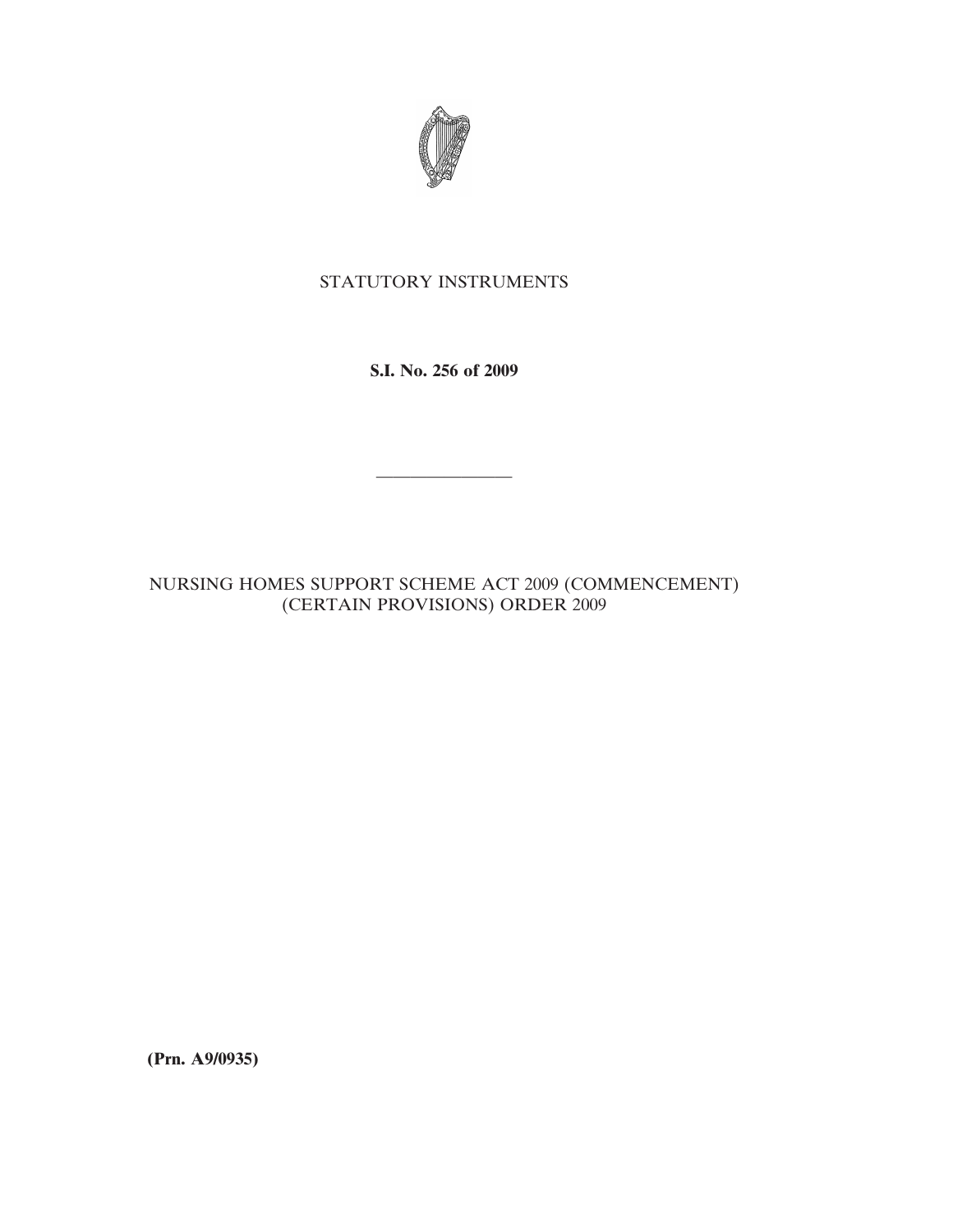## NURSING HOMES SUPPORT SCHEME ACT 2009 (COMMENCEMENT) (CERTAIN PROVISIONS) ORDER 2009

I, MARY HARNEY, Minister for Health and Children, in exercise of the powers conferred on me by section 2 of the Nursing Homes Support Scheme Act 2009, hereby order as follows:

1. This Order may be cited as the Nursing Homes Support Scheme Act 2009 (Commencement) (Certain Provisions) Order 2009.

2. In this Order "Act of 2009" means the Nursing Homes Support Scheme Act 2009 (No. 15 of 2009).

3. The 3 day of July 2009 is appointed as the day on which the following provisions of the Act of 2009 come into operation:

- (*a*) the definitions of "approved nursing home" and "long-term residential care services" in section 3 in so far as those definitions relate to-
	- (i) section 40 of the Act of 2009, and
	- (ii) the National Treatment Purchase Fund Board (Establishment) Order 2004 (S.I. No. 179 of 2004) (as amended by section 41 of the Act of 2009), and

(*b*) sections 40 and 41.



GIVEN under my Official Seal, 3 July 2009

> MARY HARNEY. Minister for Health and Children.

*Notice of the making of this Statutory Instrument was published in "Iris Oifigiu´il" of* 7*th July*, 2009.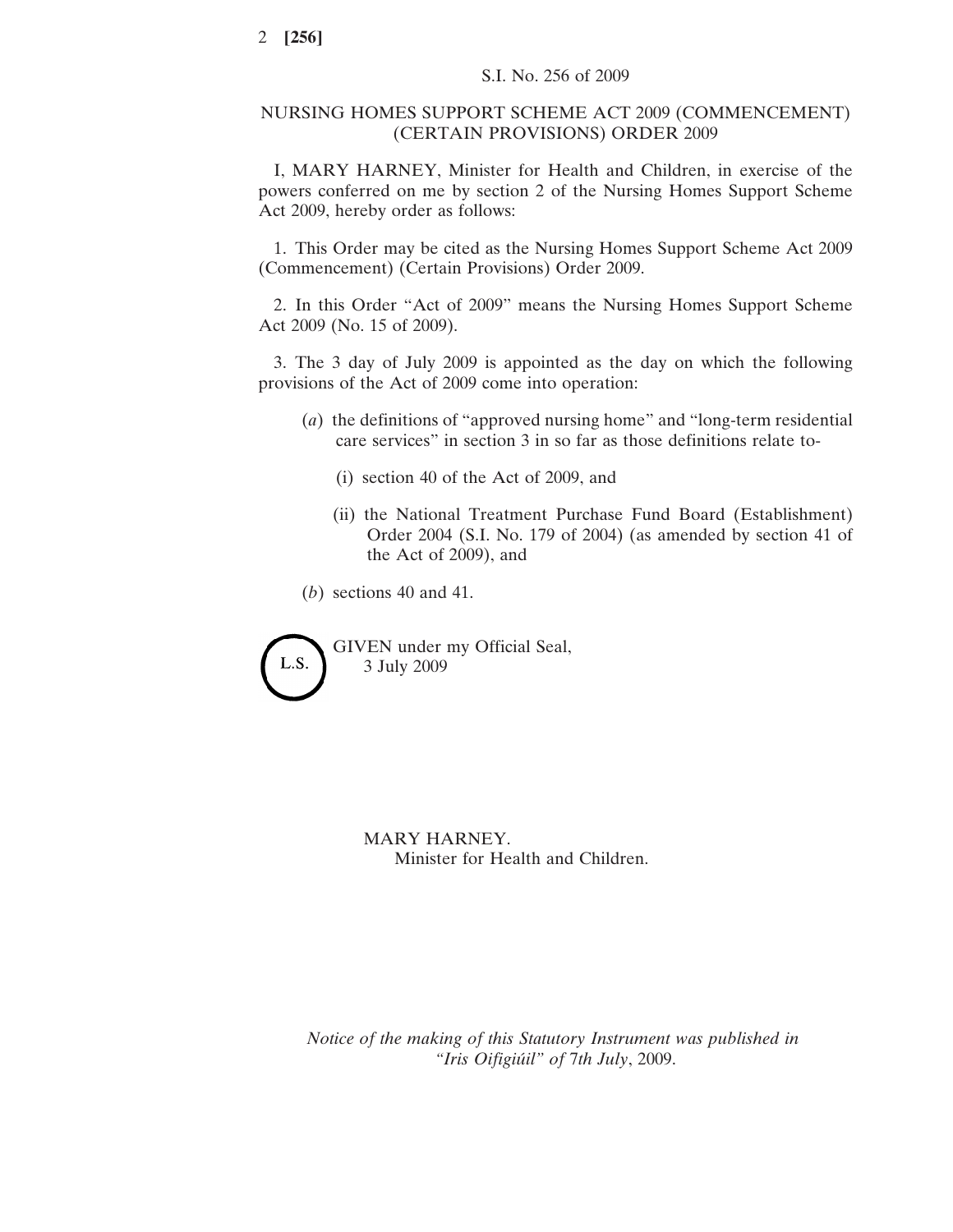**[256]** 3

## EXPLANATORY NOTE

*(This note is not part of the Instrument and does not purport to be a legal interpretation.)*

The effect of this Order is to commence sections 40 and 41 of the Nursing Homes Support Scheme Act 2009 to enable the National Treatment Purchase Fund to negotiate and agree prices with private nursing home owners for the purposes of the Nursing Homes Support Scheme. It also commences the definitions of "approved nursing home" and "long-term residential care services" for the purposes of those sections. The Nursing Homes Support Scheme is a scheme of financial support for people in need of long-term residential care.